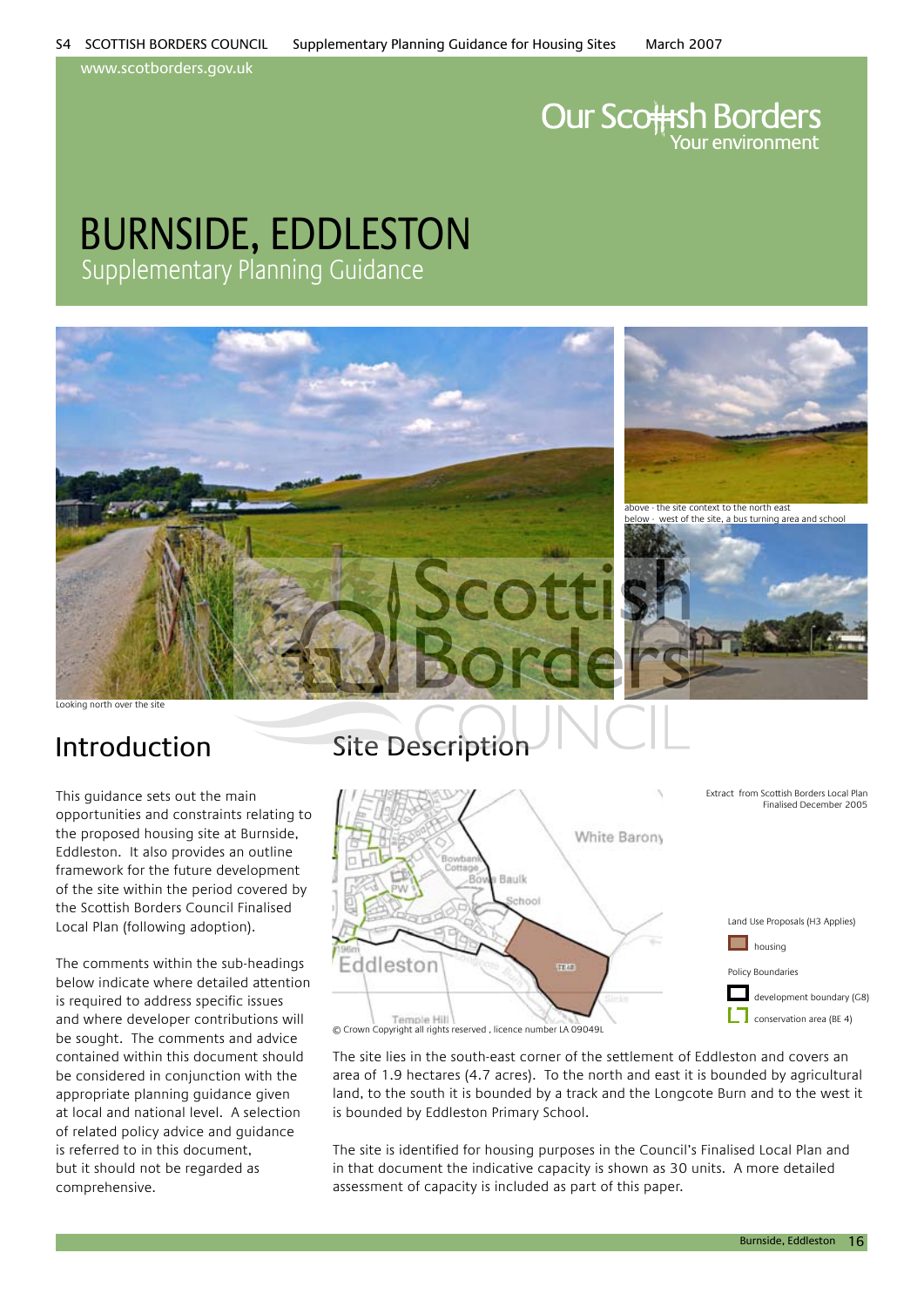### Development Vision

The aspiration for the site is that it should provide a high quality. sustainable mixed residential development that successfully sits between the suburban character of this side of Eddleston and the bleaker upland countryside to the east. It is expected that the development will provide a sheltered environment for the new houses on what is an exposed site. The new development will have to create its own character and sense of place. In doing so, it should look to the centre of Eddleston village for design cues that will inform the new built environment and to the wider countryside for appropriate cues relating to shelter and habitat creation.

### Constraints and **Opportunities**

Consultations and research have been carried out to establish likely constraints and requirements in terms of Local Plan policy, electricity, gas, water, drainage, access, flood prevention, biodiversity, archaeology and architectural and landscape heritage.

Consultation responses have been received from SBC Roads, Scottish Power, National Grid (formerly Transco), SEPA, Scottish Water and Scottish Natural Heritage. Critical issues are summarised below. Certain constraints will require to be addressed through appropriate developer contributions, as indicated:

- Affordable housing: This will require to be provided under the provisions of Policy H1 and the Supplementary Planning Guidance on Affordable Housing (see Affordable Housing below).
- Education: Peebles Secondary School will face severe capacity issues from 2012 onwards and further housing development can only be accommodated with appropriate developer contributions (see Developer Contributions below).
- Open space, landscaping and play facilities: these must be provided together with proposals for long



ality local building materials

term maintenance (see Developer Contributions below).

- Gas there are no National Gas mains in the area.
- Access and transport see separate section below.
- Water and drainage see separate section below.

Developers are expected to take account of these comments, as may be appropriate for the site development.

### Access and **Transport**

Road construction should not be conceived in isolation, but as an element in the overall design of the development.

The Council's 'Standards for Development Roads' should serve as a guide for the form of development on the site, but should be flexible enough so as not to inhibit the design of an innovative less car dominant layout which respects the landform and character of the area. The Council embraces the concepts of PAN 76 on 'New Residential Streets' which promotes an informal system of well connected streets with natural traffic calming (building lines, squares, shared road surfaces etc) built in and equal priority given to all transport modes such as passenger transport walking and cycling.

Where parking spaces are allocated to individual properties the provision requirement will be 2 parking spaces per dwelling unit (discounting garages) along with 25% visitor parking which should be provided in groups of at least 2 spaces and must be strategically located. For communal parking the provision requirement (including visitor parking) is 1.5 to 1.75 spaces per dwelling unit.

A Transport Assessment (TA) is required for developments of 50 or more dwelling units and may be sought for developments of between 25 and 49 units. The developer will be expected to pay for or contribute towards the cost of identified off-site transport work required as a result of the development and/or the cumulative effect of overall development.

A single access point from the existing road end is proposed. Given the number of units it is recommended that the carriageway width would be a minimum of 5.5 metres. Secure and convenient walking and cycling connections must be provided to local facilities and public transport access points. Traffic calming should be introduced as a self-enforcing measure to maintain vehicle speeds below 20 mph.

The path along the southern edge of the site alongside the stream should be kept open for public access – it is a Public Right of Way.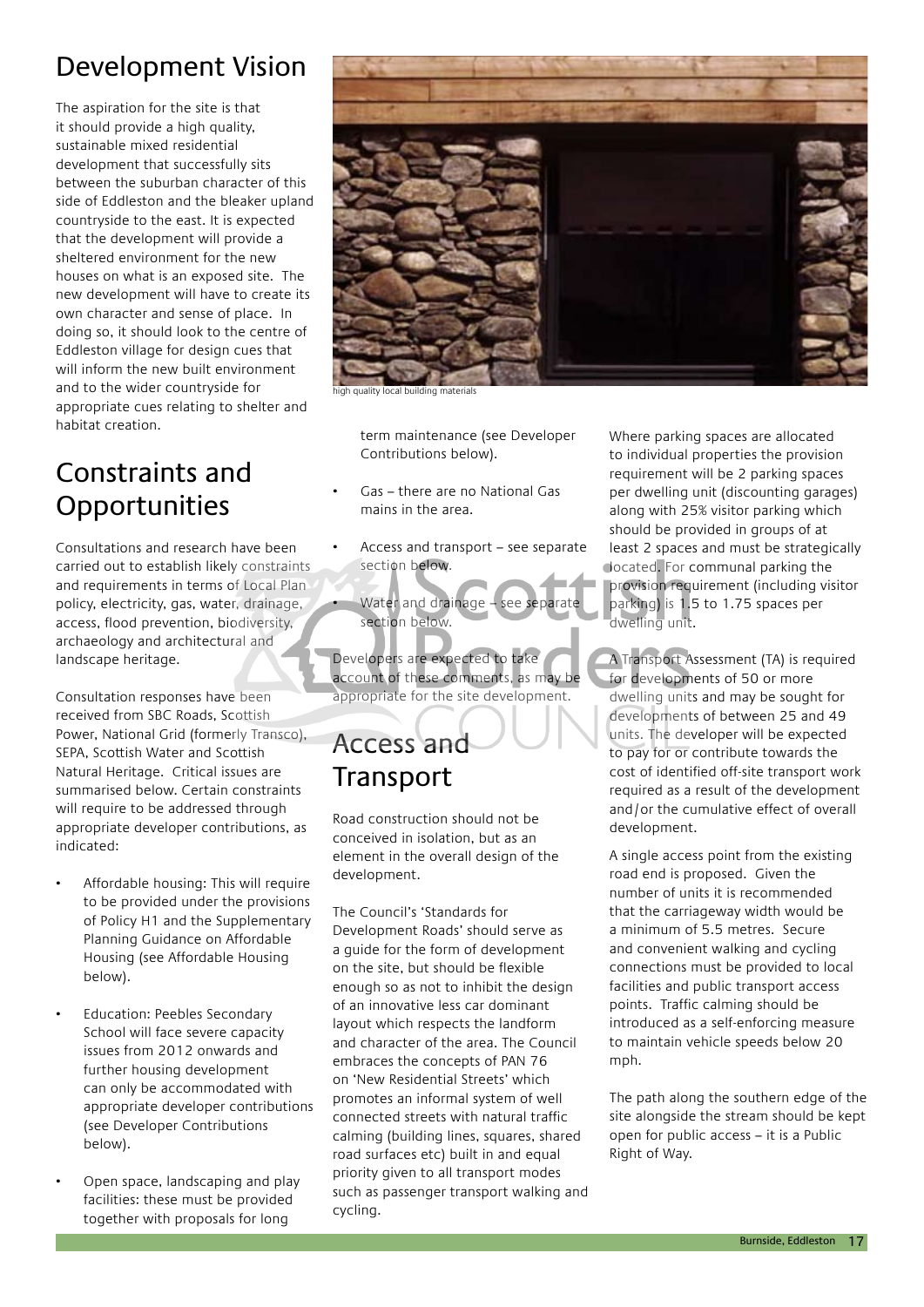fig 1 - Design Guidance Plan

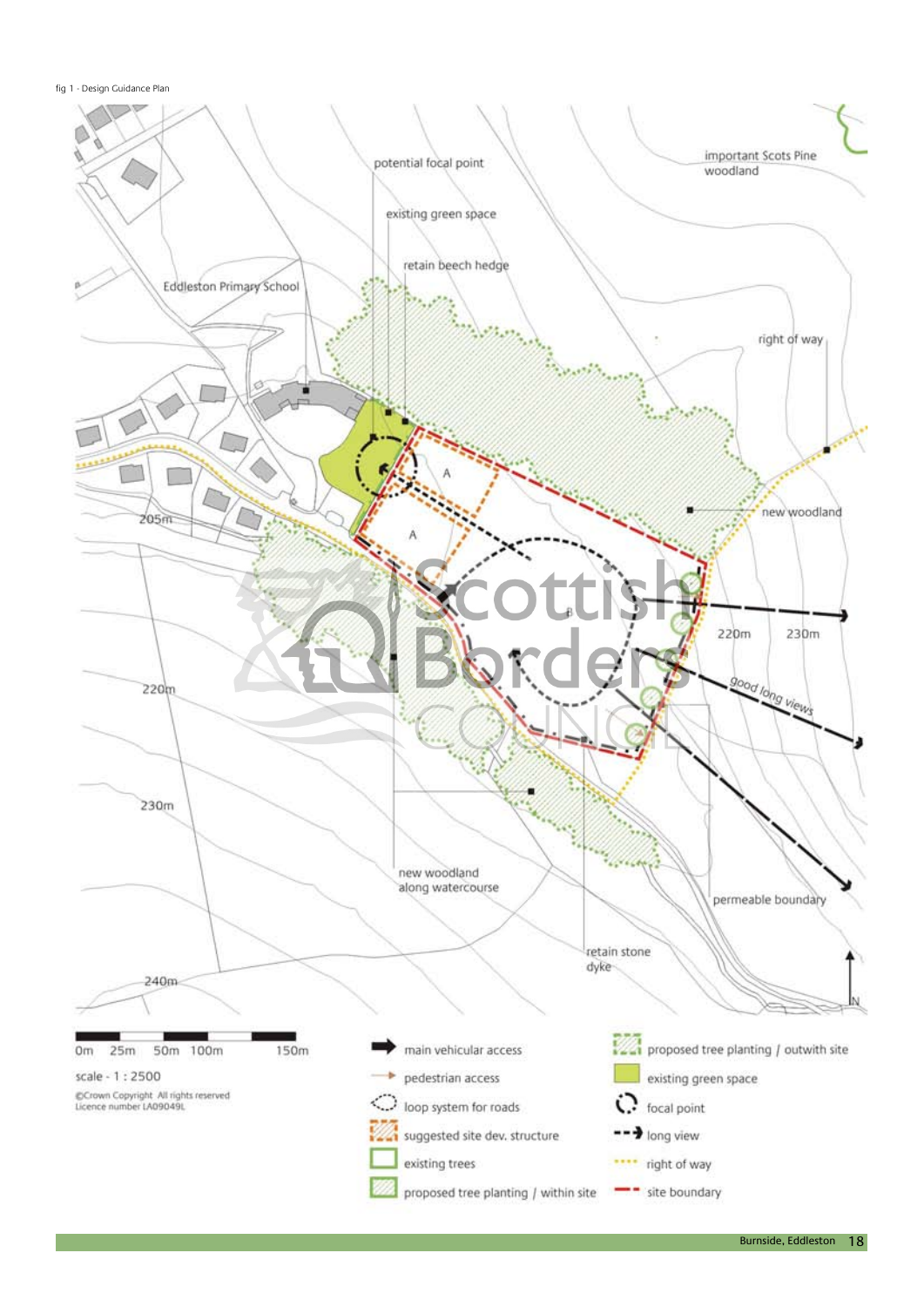### Urban Design and Landscape

The key requirements for the development are:

### Buildings and place making

- the development should demonstrate efficient use of energy and resources in terms of layout, orientation, construction and energy supply, to comply with Local Plan Policy G1
- the buildings should be 1 or 2 storey
- building colour themes should be white into buff render with slate roofs
- consideration should be given to the use of local sustainable materials, particularly stone and timber throughout the development
- site area A is considered to be the best location for affordable housing while area B is for standard housing
- the buildings should present a frontage to the internal street system and could be terraces in part – the development should avoid presenting rear garden fencing to the principal street
- focal points or places should be created as shown on the Design Guidance Plan
- the development should link to the surrounding footpath system serving adjacent areas, in particular to the Right of Way along the south and east boundary of the development site

#### Landscape and orientation

- establishment of a permeable and outward looking high quality mixed residential development
- creating shelter and place-making should be a strong theme of this development and the developer will be expected to provide substantial planting areas – note that these are off site
- buildings should take advantage of views to the east
- buildings should be set out with the grain and contours of the site and the surrounding area
- existing landscape features represent opportunities for placemaking and care should be taken to integrate important features as indicated above





new blocks of woodland planting need to be substantial in size to work properly

#### Boundaries and edges

- the development should avoid making 'compartments' - ie overly uniform boundary planting around each site margin
- the developer should use some of the common landscape features of Eddleston as cues for this development – this might include stone walls, mown grass verges with semi-mature trees or stone entrance features
- the use of inappropriate brick walls, coniferous hedges, decorative gateways to individual developments is not acceptable
- existing patterns of field walls/ hedges/woodland blocks/ shelterbelts in the countryside around each site should be used for clues for new boundary or subdividing elements
- the site edge facing open countryside is potentially very unnatural and should be broken up with a combination of block woodland, hedgerow (with mature trees at intervals) and stone walls as appropriate
- the edge along main roads should take references from the countryside – stone walls, hedges and deciduous trees
- existing trees/hedges should be retained and protected even if they are not appropriate species as they help to marry new development to the landscape
- a sense of enclosure should be created throughout the development by linked frontages, garden walls and hedges and consistency of materials

#### Ecology and habitat

- a planning application for the development of this site will require to be supported by an Ecological Impact Assessment
- planting should focus on native species
- there are opportunities for habitat reinforcement and creation adjacent to the site along the north, east and south boundaries of the site

#### Parking and the external environment

The developer should consider a range of solutions to reduce the impact of car